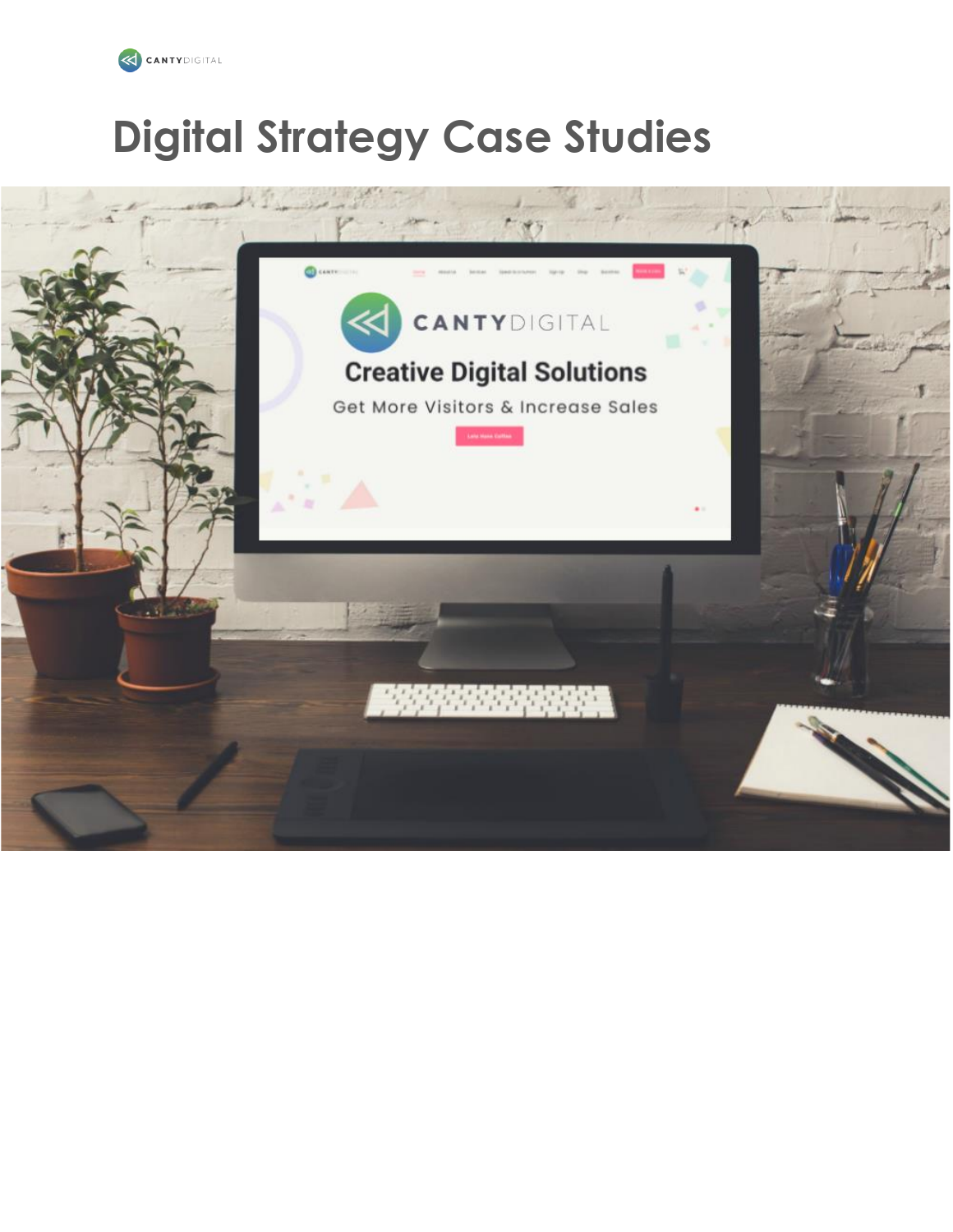

1

# Passionate About Clients

### **9+ years' experience,**

My digital marketing work speaks for itself. I deliver an outstanding service custom-tailored to each client big or small. I have worked agency side at Resolution Media for 3 years working with corporate clients. When it comes to digital, I have worked in almost every niche and has a passion for startups. I have a diverse range of skills including digital strategy, WordPress, technical SEO, PPC, social media marketing, Google Analytics, HTML, CSS, CRO and many more.



**9 YEARS EXPERIENCE** 

## **FULL STACK DIGITAL EXPERT**

| SEO              |     | 100% |
|------------------|-----|------|
| Customer Support |     | 99%  |
| Adwords          |     | 96%  |
| Web Development  |     | 95%  |
| Graphics Design  | 90% |      |
| Social Media     | 90% |      |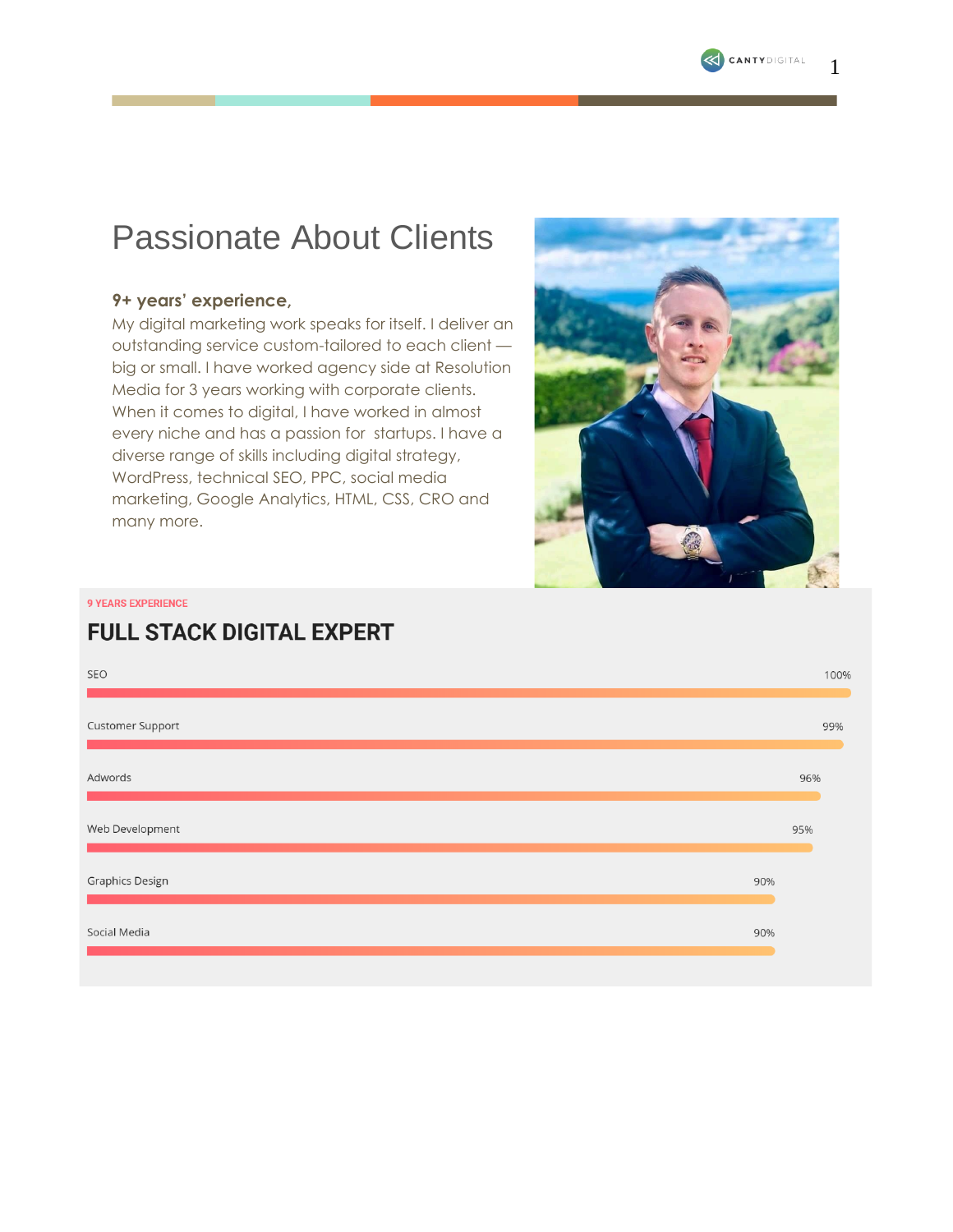# **PureSmile.com.au:**

We started working with PureSmile in 2015 when the site was acquiring minimal organic traffic. We have helped this brand grow from 2 locations to 100+ Australia wide over the past 5 years. We have implemented all onsite and offsite strategies including with full digital strategies for brand growth and organic search growth.

| To whom it may concern, |  |  |  |
|-------------------------|--|--|--|
|-------------------------|--|--|--|

Matt Canty has been responsible for our SEO strategy and implementation for the past 4 years during which we grew our business to over 30 online locations. Matt has been instrumental to our success and continues to be integral part of our strategy. During the time we worked together Matt has brought many great ideas on how to optimize our online marketing and delivered results. I would recommend Matt as an outstanding SEO specialist to any business that is looking to grow their online presence.

Jan Slavicek

Director, PureSmile PTY LTD

## **Google Analytics:**

| Organic Search Traffic                             |                  | <b>B</b> SAVE<br>$\leq$ SHARE $\geq$ EDIT<br>$\overline{\mathsf{L}}$ EXPORT |
|----------------------------------------------------|------------------|-----------------------------------------------------------------------------|
| All Users<br>68.17% Users                          | + Add Segment    | Oct 1, 2014 - Jul 31, 2020 $\blacktriangledown$                             |
| Explorer                                           |                  |                                                                             |
| Summary Site Usage Goal Set 1 Goal Set 2 Ecommerce |                  |                                                                             |
| VS. Select a metric<br>Users $\sqrt{*}$            |                  | $\leq$<br>Week Month<br>Day                                                 |
| <b>Users</b>                                       |                  |                                                                             |
| 10,000                                             |                  |                                                                             |
| 5,000                                              |                  |                                                                             |
| 2016<br>2015                                       | $\frac{1}{2017}$ | $\frac{1}{2019}$<br>2020                                                    |

**Tasks included:**

- Full onsite technical reviews
- Local SEO strategies (GMB, Yelp + other listings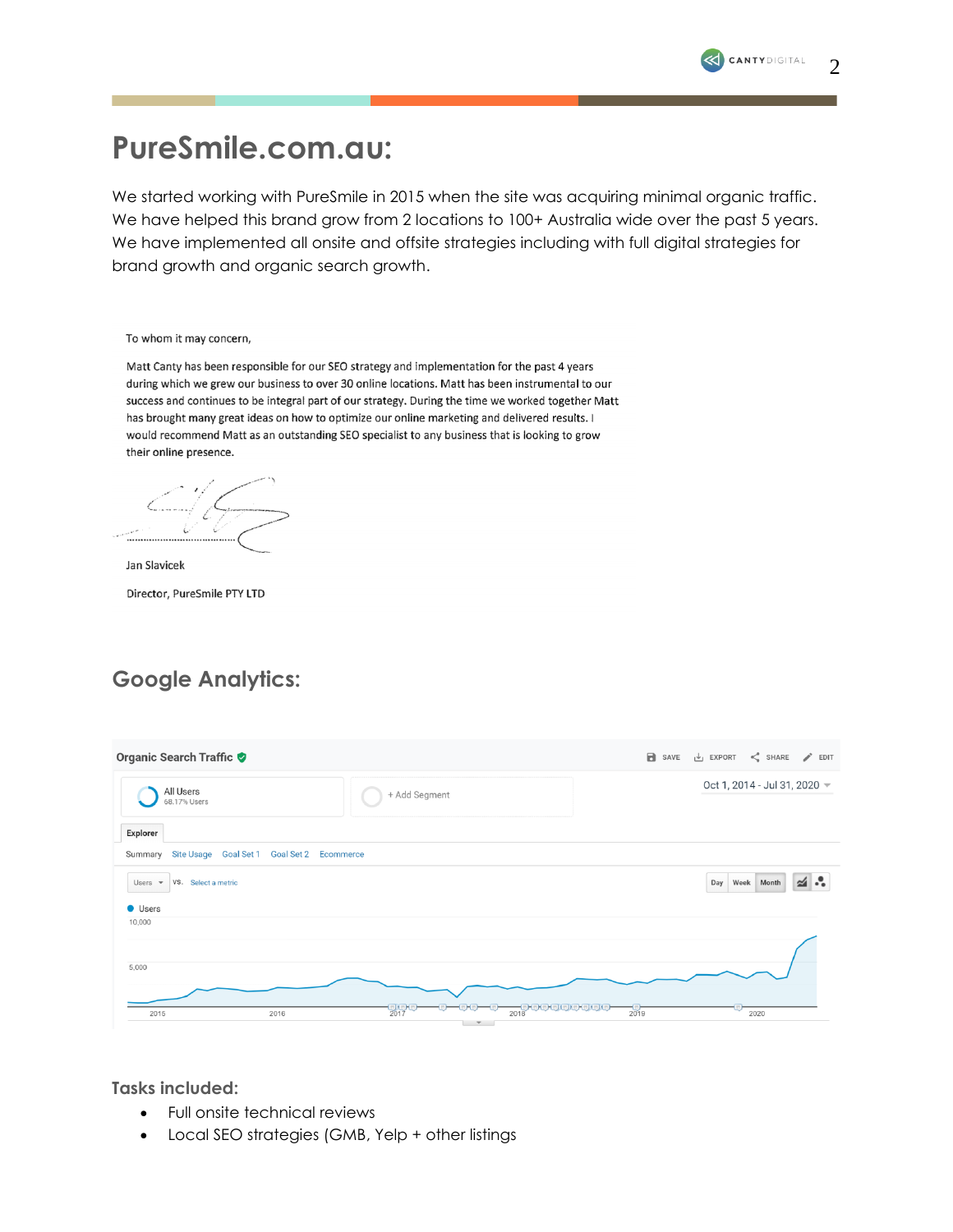- Health and beauty blogger outreach
- Content strategies
- Local page creation for improved local visibility
- eCommerce setup and Google Shopping
- Social media strategies
- Ongoing web maintenance and link audits
- Single page analysis > review ranking competitors for improved rankings
- Assistance with site design updates

### **SEMrush:**



# **yrgear.com.au**

We started working with Yrgear.com.au over 2 years ago. In this time, we have helped increase the online eCommerce sales from \$0/month to consistent monthly sales with a minimum marketing budget.

## **Google Analytics:**



**SEMrush:** 

3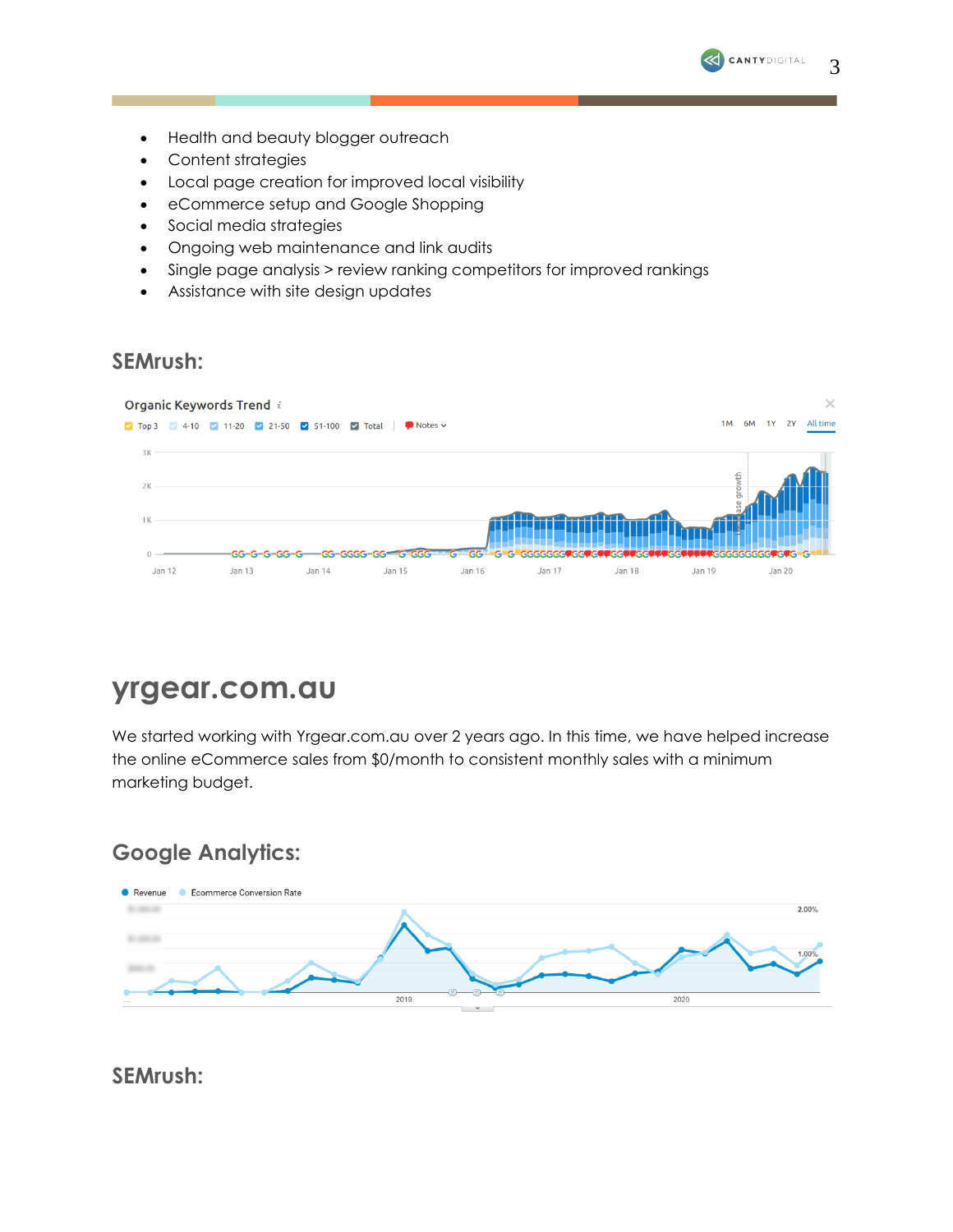

4



#### Client's feedback

#### \*\*\*\*\* 5.00

"Very diligent and skilled SEO expert, has brought about a massive improvement in my site's SEO rankings. Would hire again with no hesitation!"

| Overall rating | 5.00 |             |     |
|----------------|------|-------------|-----|
| Skills         | 5.0  | Quality     | 5.0 |
| Availability   | 5.0  | Deadlines   | 5.0 |
| Communication  | 5.0  | Cooperation | 5.0 |

### **Tasks included:**

- Migration from <yrgear.co/> to [yrgear.com.au/](https://yrgear.com.au/) for improved customer targeting.
- eCommerce tracking and Google Shopping setup
- Backlink Strategy
- Ongoing content strategy for the blog
- Ongoing product optimisation
- Ongoing AdWords optimisation
- Full site redesign
- Blogger outreach > Free product shipments
- Low word count pages (ongoing optimisation)
- Ongoing website maintenance
- Page load speed improvements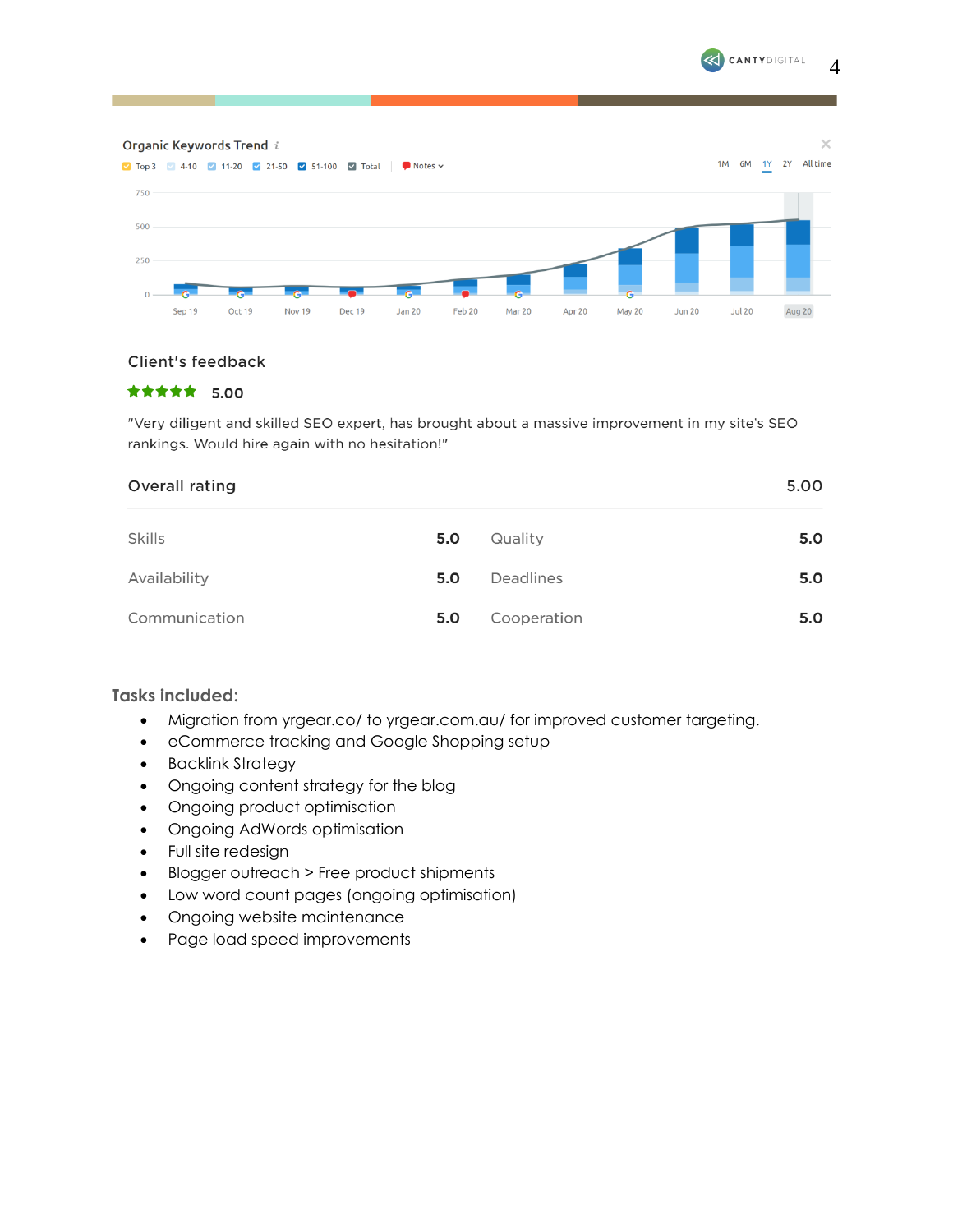# **Fnug.com:**

We worked on this site from January 2018 -March 2018 *consulting for an agency*, with a strategy to target a small number of products > with content strategy to help support those products. Acquiring new authority backlinks was important and an ongoing strategy.

We had explosive growth in a short period of time, with a new site design launched in 2018 and more changes that followed.



### **Google Analytics:**

### **SEMRUSH**



### **Example Recommendations**

Below is one example of recommendations for https://fnug.com/productcategory/holographic/

Meta Title Update: Be Trendy with These Holographic Nail Polish Products | FNUG

Meta Description Update: Are you looking for holographic nails that you can do at home? Give our holo mirror chrome gel polishes a try! You won't even need a UV light.

- Design fixes (New website launched 2018)
- Additional content for the /blog/ linking back to the main products
- Keyword mapping
- Internal linking changes
- Home page content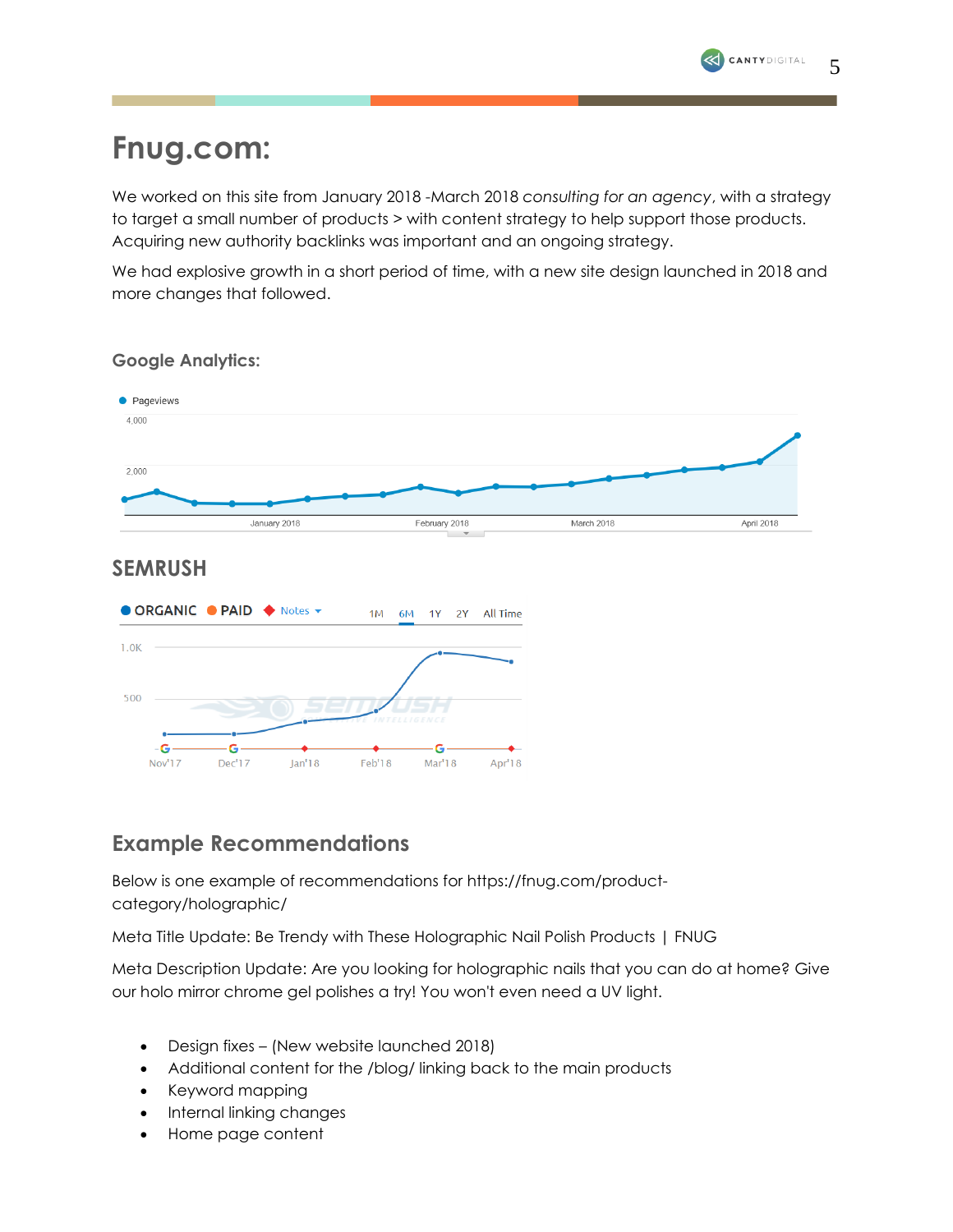

- Additional content for the products themselves
- Duplicate content fixes
- Full site audit to identify top tech issues
- Tech issues resolve
- Meta description fixes
- Optimising product pages additional content
- 301 directs for 404s
- New website to push launch
- Social shares to top product pages
- Link acquisition strategy (x 20+)
	- o Authority Posts
	- o T1 Social Posts
	- o T2 Social Posts
	- o PDF Posts
	- o Video Posts

### **Additional Content:**

#### *HOLOGRAPHIC NAIL POLISH*

*Check out our most beautiful holographic nail polishes: a linear green holo, a luminous pink,a stunning blue and a psychedelic silver holographic. Beauty bloggers and nail art enthusiasts around the world are going crazy for these products. The way these nail polishes radiate under light is mesmerising – you could stare at them for hours! Whether you're going to the beach or a nightclub, our holographic polish will give you ever-changing nail art that dazzles. Browse our best holographic nail polish products below, then scroll down to learn how easy a DIY holographic manicure can be with FNUG products!*

#### *Our holographic nail polish products*

- *[Aqua Fix Base Coat:](https://fnug.com/product/aqua-fix-basecoat/) a unique FNUG base coat we created specifically for holographic nail polishes. If you want to enhance the metallic holographic nail lacquer effect, apply a base coat of this product first. Once it's completely dry, apply your holographic polish. Then apply a Top Model Top Coat, which will seal against scratches for a long-lasting nail polish. At first, your nails will go dull, but after the top coat dries, full luminous effects will reappear.*
- *[Holographic Fantastica:](https://fnug.com/product/holographic-fantastica/) this linear green holo nail lacquer gives off shimmering hues of brilliant green*  rainbows. Make sure to apply Aqua Fix Base Coat first, to make the holographic effect pop. For a *longer lasting nail polish, add Top Model Top Coat on top.*
- *[Holographic Fnuglista:](https://fnug.com/product/fnuglista/) based on numerous requests, we created this holographic nail enamel, where vibrant pink rainbows radiate a cosmic brilliance. It's a great glam look for parties, weddings and*  social events. So far, the feedback has been amazing – we're really proud of this nail polish! As per *usual, apply Aqua Fix Base Coat first and then Top Model Top Coat after you apply this product.*
- *[Holographic Futuristica:](https://fnug.com/product/holographic-futuristica/) the stunning linear blue holo has been raved about as perhaps the best blue*  holographic nail polish in the world. It gives a futuristic, high-tech feel with hues that shimmer like cool *blue peacock feathers. The effects pop, even in daylight – great for when you want to show off your nails.*
- *[Psychedelic silver holographic:](https://fnug.com/product/holographic-psychedelic/) my favourite nail polish, a silver holographic that creates an upbeat, playful effect – the epitome of cool. Nails shift colour brilliantly in both daylight artificial light, meaning that Psychedelic Silver works well in a variety of settings.*

#### *Easy Application Nail & Gel Polish*

6